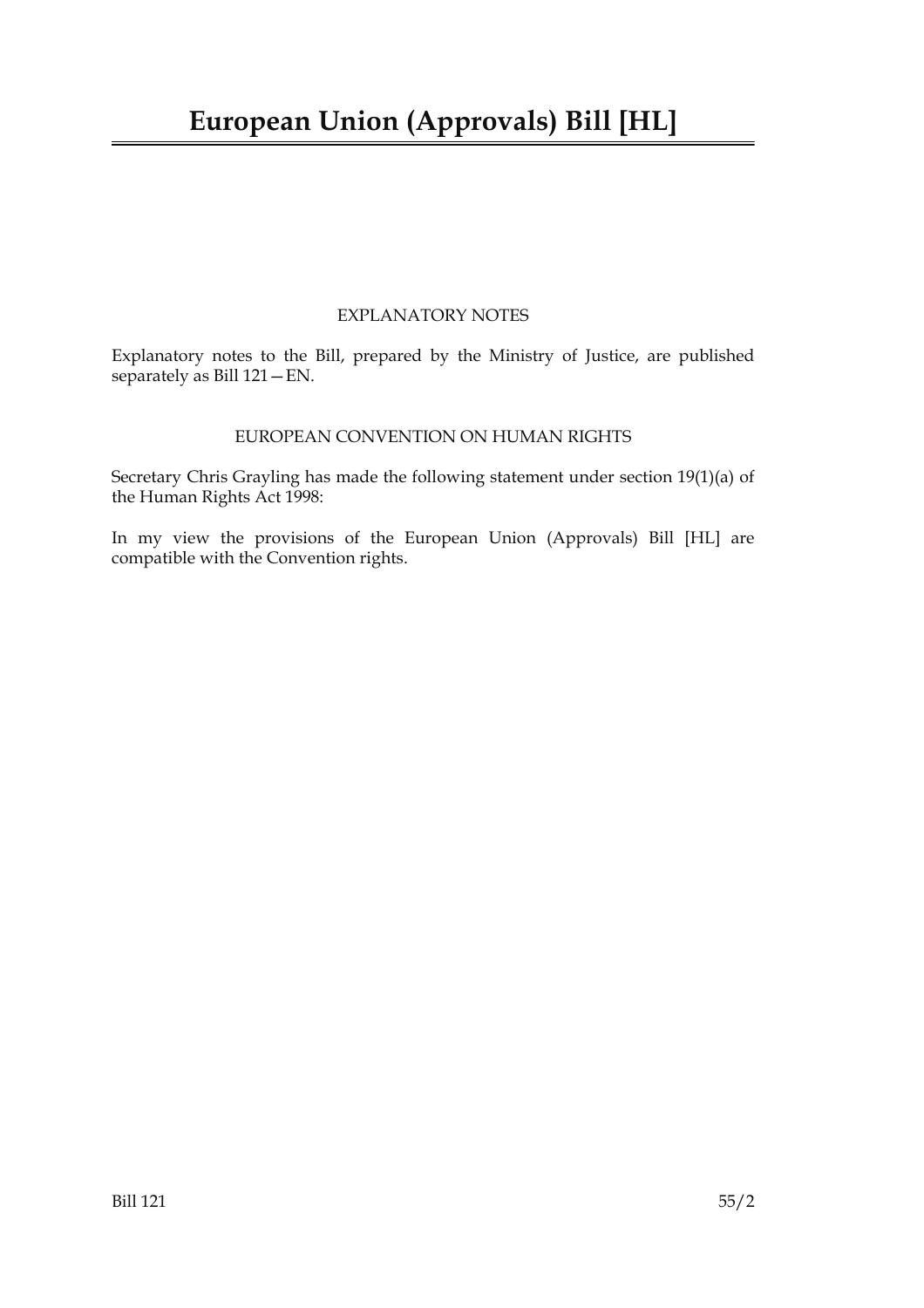# **CONTENTS**

- 1 Approval of certain decisions under Article 352 of TFEU
- 2 Approval of decision relating to number of EU Commissioners
- 3 Extent, commencement and short title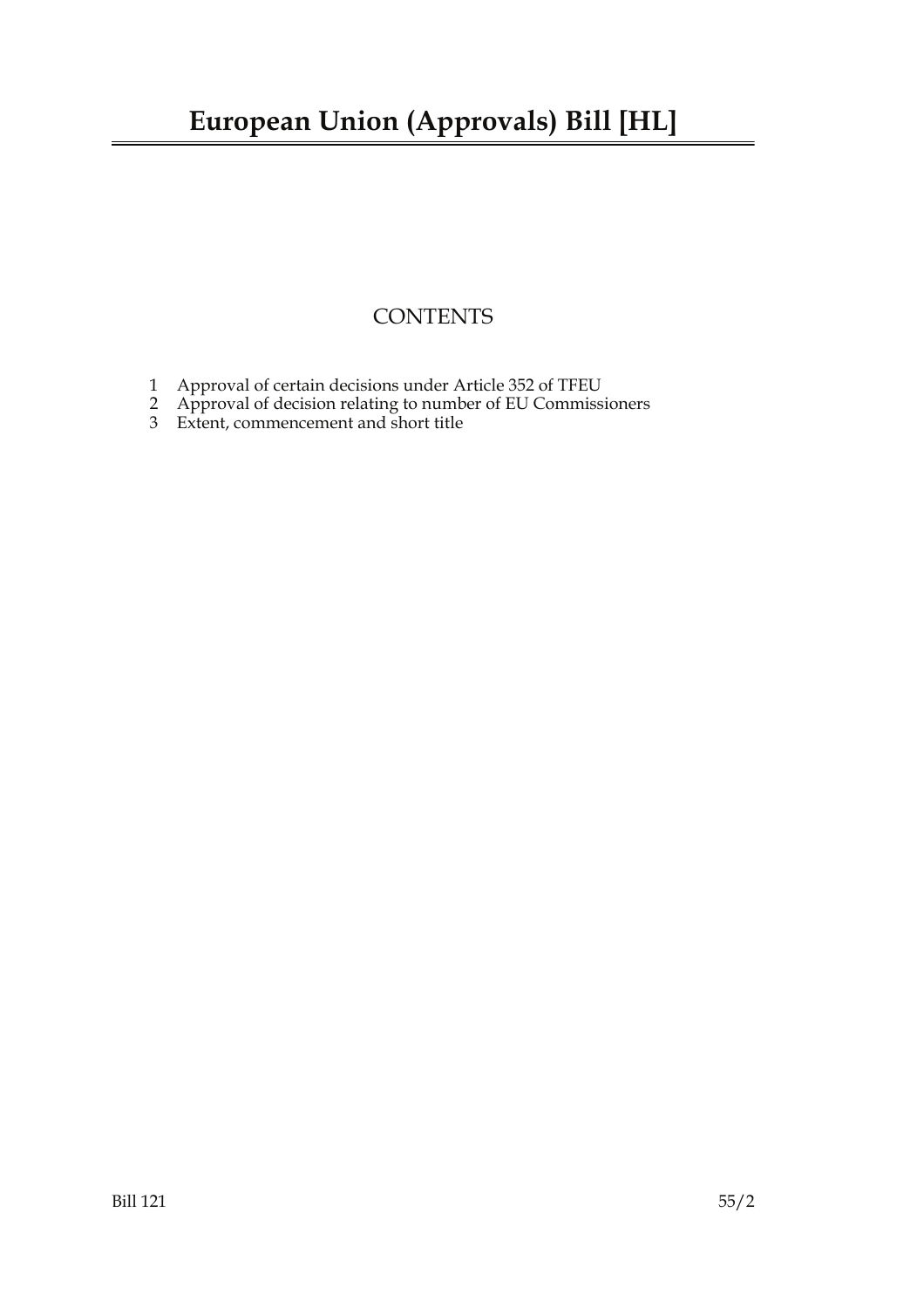# A **BILL**

#### TO

Make provision approving for the purposes of section 8 of the European Union Act 2011 certain draft decisions under Article 352 of the Treaty on the Functioning of the European Union; and to make provision approving for the purposes of section 7(3) of that Act a draft decision under Article 17(5) of the Treaty on European Union about the number of members of the European Commission.

E IT ENACTED by the Queen's most Excellent Majesty, by and with the advice and consent of the Lords Spiritual and Temporal, and Commons, in this present Parliament assembled, and by the authority of the same, as follows:  $B_{\text{p}}$ 

#### **1 Approval of certain decisions under Article 352 of TFEU**

- (1) This section has effect for the purposes of section 8 of the European Union Act 2011 (decisions under Article 352 of TFEU).
- (2) The following draft decisions of the Council of the European Union under Article 352 of TFEU are approved—
	- (a) the draft decision to adopt the Council Regulation on the electronic publication of the Official Journal (document number 10222/5/11), and
	- (b) the draft decision to establish a Multiannual Framework for the European Union Agency for Fundamental Rights for 2013-2017 (document number 10449/12).
- (3) In this section "TFEU" means the Treaty on the Functioning of the European Union.

#### **2 Approval of decision relating to number of EU Commissioners**

The draft decision under Article 17(5) of the Treaty on European Union that the number of members of the European Commission should continue to be equal to the number of member States (document number EUCO 176/12) is approved for the purposes of subsection (3) of section 7 of the European Union Act 2011 (decisions requiring approval by Act).

*5*

*10*

*15*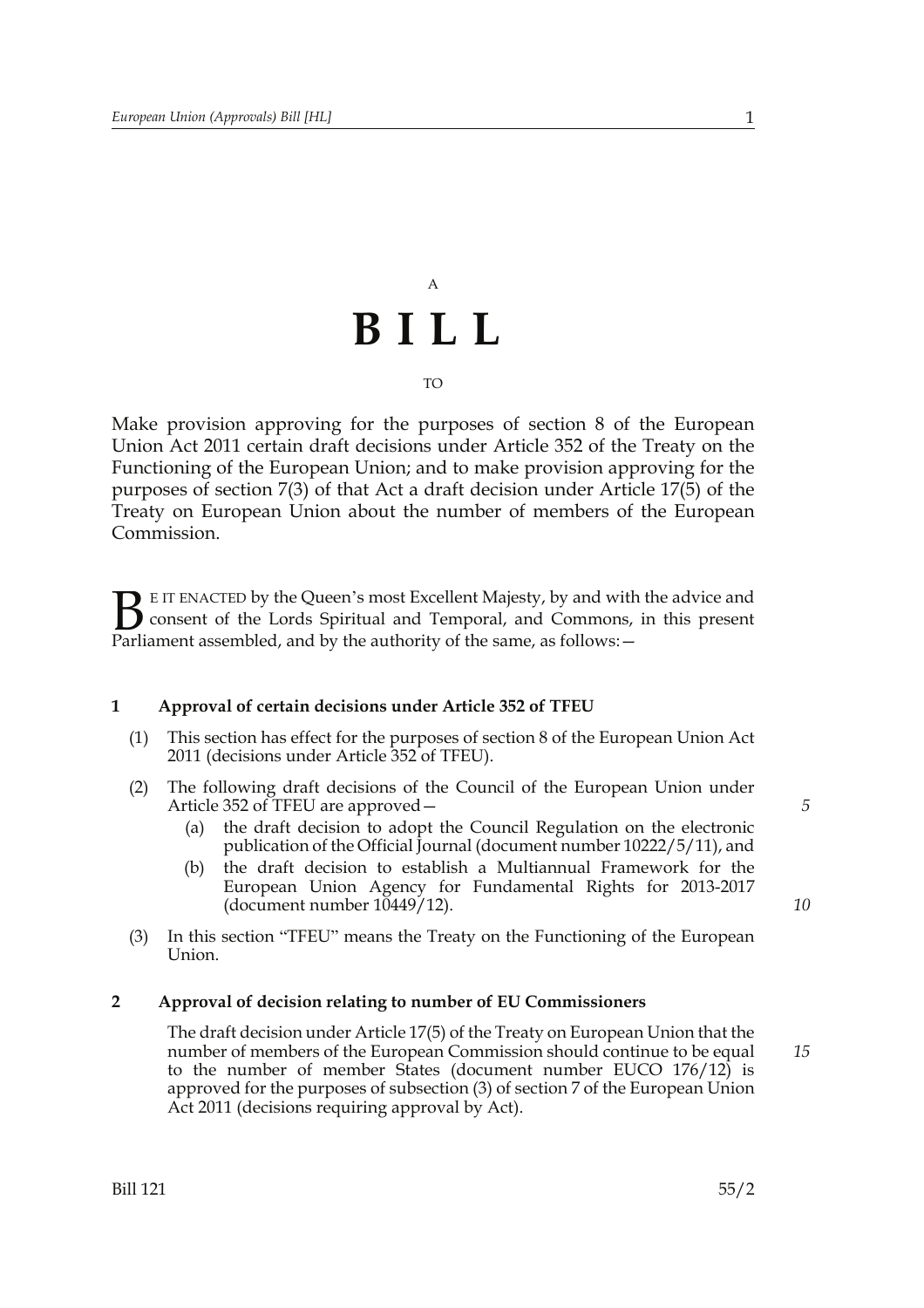# **3 Extent, commencement and short title**

- (1) This Act extends to the whole of the United Kingdom.
- (2) This Act comes into force on the day on which it is passed.
- (3) This Act may be cited as the European Union (Approvals) Act 2013.